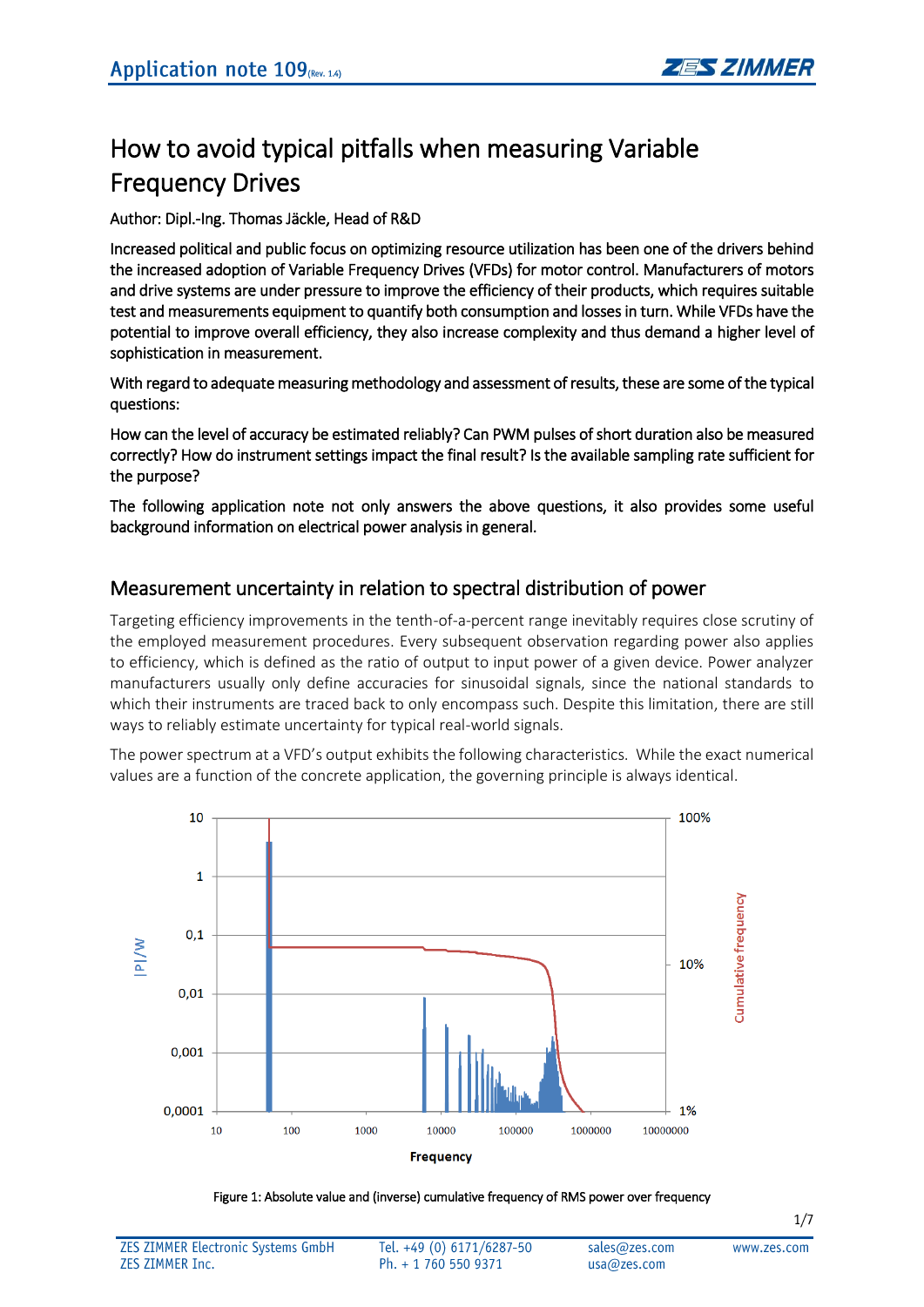The dominant contribution to RMS power stems from the motor's fundamental frequency. Assuming reasonable efficiency of the motor-drive combination, a large part of overall energy will be conveyed from the VFD to the motor at this frequency. It is typically situated below 1000 Hz and shows low harmonic content.

The next contributor is the VFDs switching frequency, which is situated somewhere between a few hundred Hertz (VFDs with power level of multiple MW) and 20 kHz (kW power level) and is polluted with a high harmonic content due to the quasi-rectangular signals of the pulse width modulation (PWM).

Lastly, some signal content of various origins is to be found as high up as the MHz range: e.g. resonances in the motor windings caused by rectangular waves, steep signal flanks, end-of-line reflections, et cetera.

By principle active power can only be transferred by voltages and currents of the same frequency. Evidently, if the motor rotates, active power is present. At and above the PWM switching frequency the current is highly dependent on inductance and the capacitance of the windings and the earth capacitance of the motor. Such currents may be attenuated and phased shifted - either by inductance or capacitance. It is important to note that even under worst case conditions their contribution to active power is only a tiny fraction of the fundamental's. Regarding the upper end of the measurable spectrum, any observable currents will only be of very limited magnitude, which, combined with relatively low voltages will only yield negligible amounts of power, if at all.

In our example, a small motor is running idle at 50Hz (4W). The VFD has a switching frequency of 6 kHz and drives the motor via a 100 meter cable. These non-typical settings have been chosen to more better illustrate a number of phenomena shown in Figure 1: The signal components of the switching frequency (6 kHz, 18 kHz, 30 kHz,…) - highlighted in blue in the diagram – stand out more clearly as they would for a motor with load. Nevertheless, the amplitude steadily declines in the range from 6 kHz to 150 kHz. The subsequent re-increase peaking at 310 kHz is caused by reflections due to the purposefully exaggerated length of the cable.

The red curve shows the (inverted) cumulative distribution function of active power. The major part (87%) is caused by the fundamental at 50 Hz, the remaining 13% are higher in frequency. Starting at the switching frequency of the converter (6 kHz), remaining power tapers off. The example shows one last peak at 310 kHz after which the remaining power drops from 11% to 1%.

Although the amplitude at 310 kHz is lower than it is at 6 kHz, the reflections are distributed over a broader part of the spectrum and thus surpass the direct contribution of the switching frequency, which is illustrated by size of the blue area.

A cable length of 100 meters is rather unusual, as are the reflections caused by this, and we like to point out that the basic principle of this measurement is true even under more realistic circumstances. In order to correctly assess the level of accuracy, the present spectral components within the system need to be determined and measured.

As mentioned above, the parameters used are not typical for real-world scenarios. Since the reflections mainly are a function of cable length, 100m leads will rather be the exception than the rule. What is important to keep in mind is the underlying principle: before attempting to estimate uncertainties, the spectral distribution of power needs to be known.

Spectral analysis of the VFD's output allows estimation of the accuracy contribution of each frequency range. Due to its sinusoidal nature, the fundamental, main contributor to active power, is easiest to assess. Although for higher-frequency components we have to resort to approximation, the errors introduced are negligible, as the following examples will show.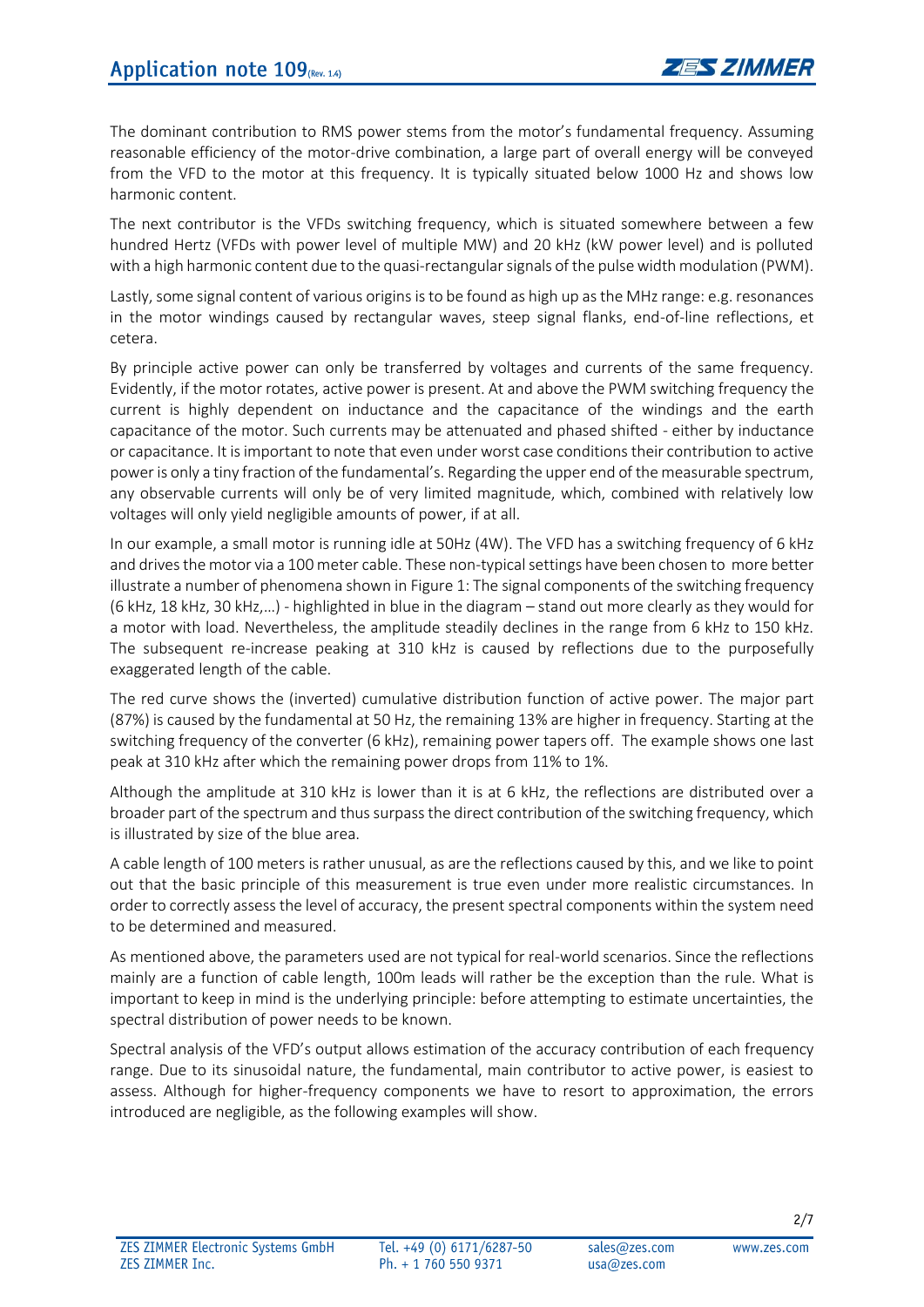

#### Example 1

Assume the following spectral distribution of power:

- ₋ 4 W @ 5 Hz fundamental
- ₋ 0.1 W caused by switching frequency and harmonics in the range of 6 kHz to 150 kHz
- 0.03 W caused by RF effects @ 350 kHz

8W will be assumed for the power measuring range. The measuring accuracy in the table below was taken from the LMG500's specifications. More information about calculating the total uncertainty of a non-sinusoidal signal can be found in the user manual accompanying each ZES ZIMMER power analyzer.

| Frequency range                                               | 0.05 Hz45 Hz,<br>65 Hz3 kHz | 45 Hz65 Hz     | 15 kHz100 kHz | 100 kHz500 kHz |
|---------------------------------------------------------------|-----------------------------|----------------|---------------|----------------|
| Accuracy of active power<br>$\pm$ (% of reading + % of range) | $0.028 + 0.03$              | $0.015 + 0.01$ | $0.24 + 0.3$  | $0.8 + 1.0$    |

Table 1 Measuring accuracy by frequency range for the LMG 500

The fundamental shows an uncertainty of 0.028% of 4 W = 1.12 mW. Although the VFD's pulse-width modulation operates at 6 kHz, we have chosen the range from 15 kHz to 100 kHz in Table 1 for switching frequency and harmonics. The slight over-estimation caused thereby is compensated by the underestimation of the error for frequencies above 100 kHz, which helps to simplify the following calculation significantly. Hence, the switching frequency contributes an uncertainty of 0.24% of 0.1 W = 0.24 mW and the RF effects contribute an uncertainty of 0.8% of 0.03 W = 0.24 mW.

In addition to the uncertainty of the measured signals we have to consider the uncertainty contributed by the measuring range as well. Choice of range is determined by the signal with the highest amplitude, i.e. 5Hz. Thus we arrive at 0.03% of 8W = 2.4mW, and total uncertainty can be calculated as 1.12 mW +  $0.24$  mW + 0.24 mW + 2.4 mW = 4 mW:

| Measuring error from measuring range:     | 2.40 $\text{mW/4 mW}$ | $=$      | 60% |
|-------------------------------------------|-----------------------|----------|-----|
| Measuring error from fundamental:         | 1.12 $\text{mW/4 mW}$ | $=$      | 28% |
| Measuring error from switching frequency: | $0.24$ mW/4 mW        | $=$      | 6%  |
| Measuring error from RF effects:          | $0.24$ mW/4 mW        | $\equiv$ | 6%  |

This example is valid for a frequency range of the fundamental from 0.05 Hz to 3 kHz. The following example considers a frequency range from 45 to 65 Hz.

#### Example 2

Same as Example 1, but 50 Hz fundamental.

Now the fundamental contributes an uncertainty of 0.015% of 4W = 0.6mW. The error caused by the measuring range decreases to 0.01% of 8 W = 0.8 mW. Thus the total uncertainty becomes 1.88 mW.

Again, the signal uncertainty contributions are

| Measuring error from measuring range:     | $0.80$ mW/1.88 mW = | 42% |
|-------------------------------------------|---------------------|-----|
| Measuring error from fundamental:         | $0.60$ mW/1.88 mW = | 32% |
| Measuring error from switching frequency: | $0.24$ mW/1.88 mW = | 13% |
| Measuring error from RF effects:          | $0.24$ mW/1.88 mW = | 13% |

Although the higher frequencies now exert a stronger impact on the total, the measuring error stemming from the fundamental at 50 Hz is still dominating. Whether the measuring error from the switching frequency is estimated as 0.24 mW or 0.3 mW represents a relative difference of 25%, but only results in a 3% difference with regard to total error.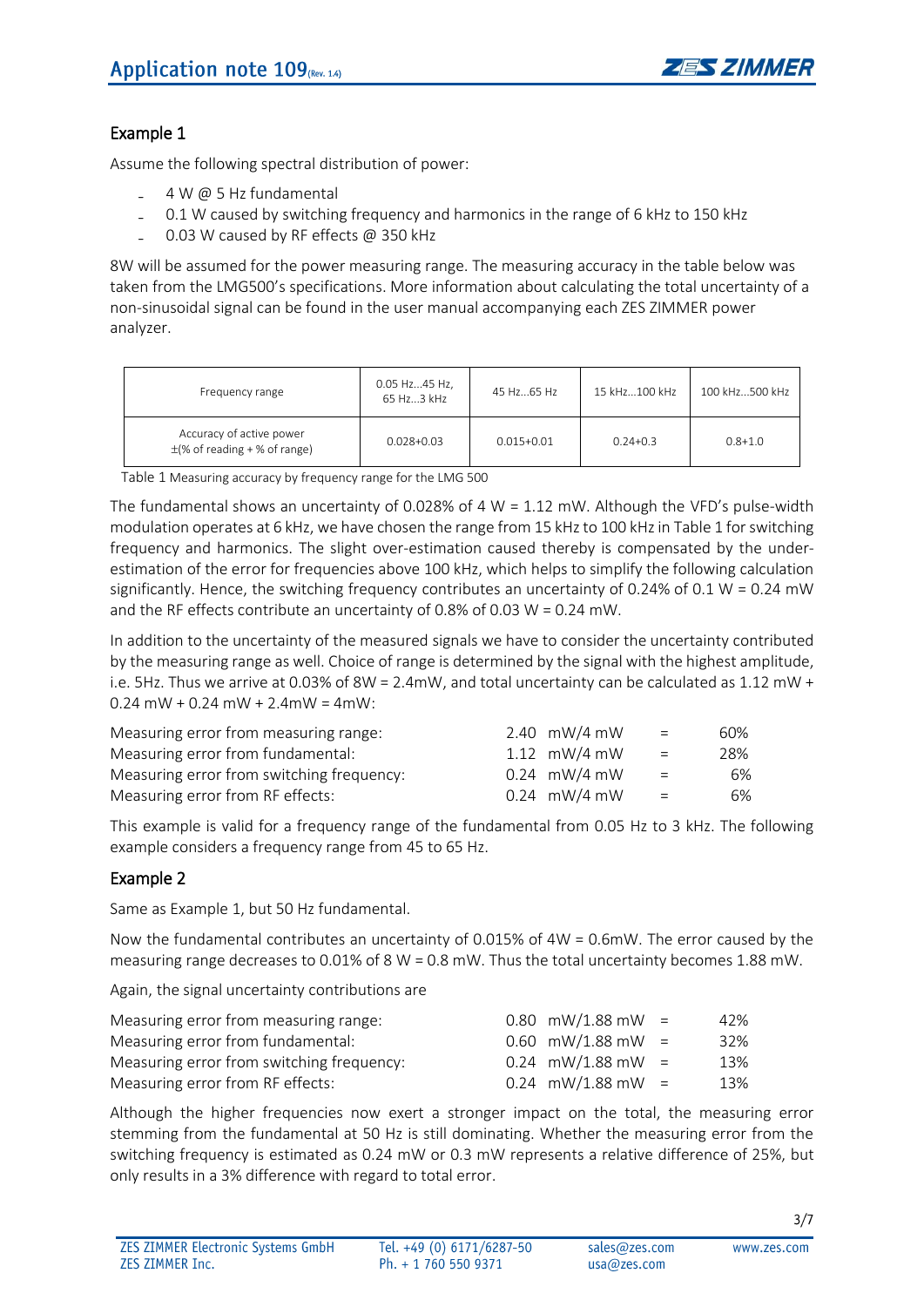It still needs to be clarified how to determine the exact spectral distribution, considering that not all signal components are harmonics. One approach is the use of filters: Start with a low pass filter with a cut-off frequency below the switching frequency (e.g. 1 kHz) to isolate the fundamental and its harmonics. Repeat with a cut-off frequency above the switching frequency but below the RF (e.g. 150 kHz) part. The difference between both values equals the power contribution of the switching frequency.

Figure 1 was generated in a different manner: **ZES ZIMMER's Waveform Analysis** tool (available as option for the LMG500 precision power analyzer) offers analysis of the frequency spectrum with configurable resolution. For the above example we chose 50Hz, resulting in a very detailed power spectrum consisting of 30,000 individual lines between 50Hz and 1.5MHz.

## Importance of cycle / measurement time

There are two possible reasons preventing the correct measurement of an integer number of signal cycles: On the one hand, synchronization may be misconfigured, resulting in synchronization to the wrong frequency, or none at all. On the other hand, the signal period may actually be longer than the duration of the measurement, in which case only a fraction of the cycle will be captured. For example, a 0.55 Hz signal cannot be measured correctly within 1 second. The latter case can easily be avoided by adjusting the instrument's cycle time.

In case the measurement time cannot be set accurately, the measuring error can be reduced by choosing a longer interval. Being off by 0.1 periods results in a relatively larger error when measured over 1.1 periods than when measuring over 100.1 periods!





Figure 2 illustrates this: The (constant) rms value of a sinusoidal signal is measured, starting at a positive zero-crossing. The longer the measurement lasts, the smaller the deviation from the rms value becomes. For symmetry reasons, the error periodically shrinks to zero once one half-cycle of the signal has passed. Every 10 ms the 50 Hz signal in figure 2 is measured without error $^1\!$ 

 $\overline{a}$ 

 $1$  For the sake of completeness it should be mentioned that under certain well defined restrictions (symmetric 3-phase, without even harmonics) the measurement time can be shrunk to 1/6 of the signal period [2] and yet produce correct results.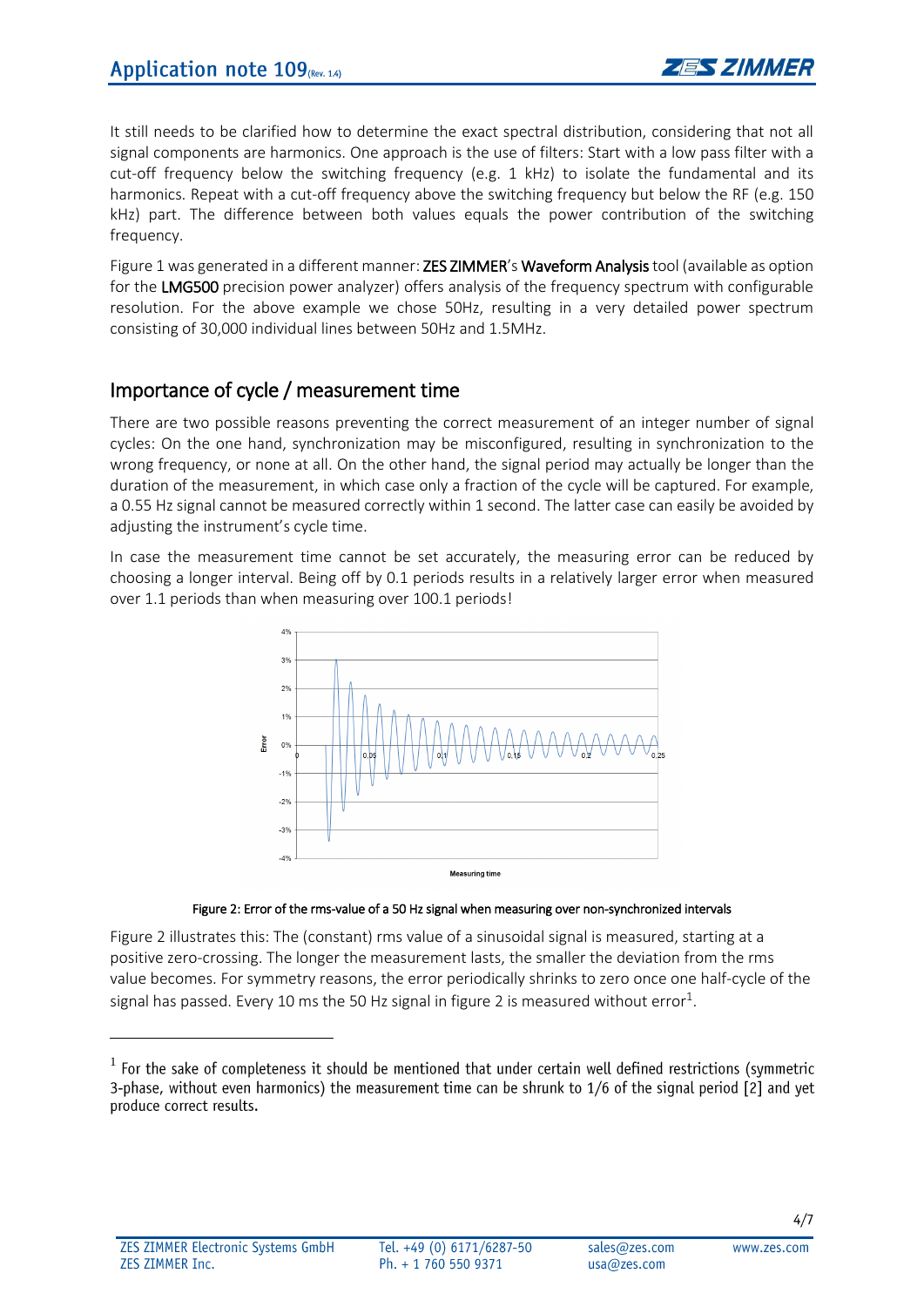The graph also shows the worst-cases occurring by exceeding or undercutting the ideal value by about ¼ of a signal period. Provided synchronization is properly set, the magnitude of the resulting error is minor and already taken into consideration in the specified measuring accuracy.

# Significance of the sampling rate in power analysis

Before judging whether or not a given sampling rate is sufficient to accurately measure all pulses of a VFD's signal, we need to take a closer look at the measurement method and underlying mathematics. ZES ZIMMER's application note #105 "Power measurement and its theoretical background"[1] provides a convenient introduction to the subject. In brief, rms values, DC values, active power and other values can be considered statistical quantities when discussing digital signal processing. They can be interpreted as average values of a (potentially conditioned, if necessary) signal. This is the "secret" of power analyzers: there is no need to get every single measurement right, as long as the average over a large enough set of samples is calculated properly. Let us take the example of the DC value of a signal to illustrate: Mathematically, the DC value is the average of an integral over a certain time period. In digital signal processing, the integral is a sum of random sample values of the signal. The same formula is used in statistics.

Let us carry out a number of thought experiments: imagine a very short pulse of 100ns duration with a repetition frequency of 16 kHz (i.e. one pulse every 62.5 µs). Digitizing this signal with an A/D converter at 3 MS/s over 0.5 s yields 1,500,000 samples. Assuming random sampling – no synchronization with the signal at all – we will see about 1,500,000/625 = 2.400 samples "hitting" the pulse. The expected error within a 99% confidence interval is only 6 samples. The additional error introduced is only 0.25%, allowing us to calculate all desired values (rms, active power …) without problems and with reasonable accuracy – as long as analog bandwidth is sufficient and sampling is truly random.

From time to time this causes some confusion regarding the sampling theorem (Nyquist-Shannon sampling theorem or WKS sampling theorem). The sampling theorem demands that a signal must be sampled with a rate at least twice as high as the signal bandwidth. The part often overlooked reads: "…in order to completely reconstruct the signal." Therefore, the sampling theorem does not apply in our context, since reconstructing the original signal is not necessary in order to calculate the desired quantities. When calculating averages, the order of the addendsis irrelevant (commutativity of addition) for the result.

However, in case further digital processing like FFT or filtering is intended, the criteria of the sampling theorem have to be met, and the use of an anti-aliasing filter is highly advisable in order to ensure they are.

The basic principle of random sampling is to record more values than seem necessary at first glance. This can lead to astonishing results. Already in the early years of digital measurement, highly accurate DC meters were designed on the base of 8-bit-A/D-converters. The signal then was overlaid with random noise or a saw-tooth wave with an amplitude equal to that of the least significant bit (LSB). Instead of measuring only once, which should be sufficient at first sight, the resulting signal was sampled several thousand times.

The outcome: A change in DC amplitude by e.g. 1/100 of the LSB amplitude resulted in one additional bit to be set per 100 sample values in average. This difference was counted and displayed. However, some criteria had to be observed: The analog hardware had to be sufficiently precise, the noise had to be random enough, and the number of samples – the statistical basis – significantly large.

What had been inevitable in the days of 8-bit A/D-converters due to the lack of higher resolution has still some relevance today for random sampling in the time domain. The analog hardware needs to be precise and must offer sufficient bandwidth. The samples ought to be random – i.e. statically independent from the signal, and the measurement interval must be long enough.

WWW 7AS COM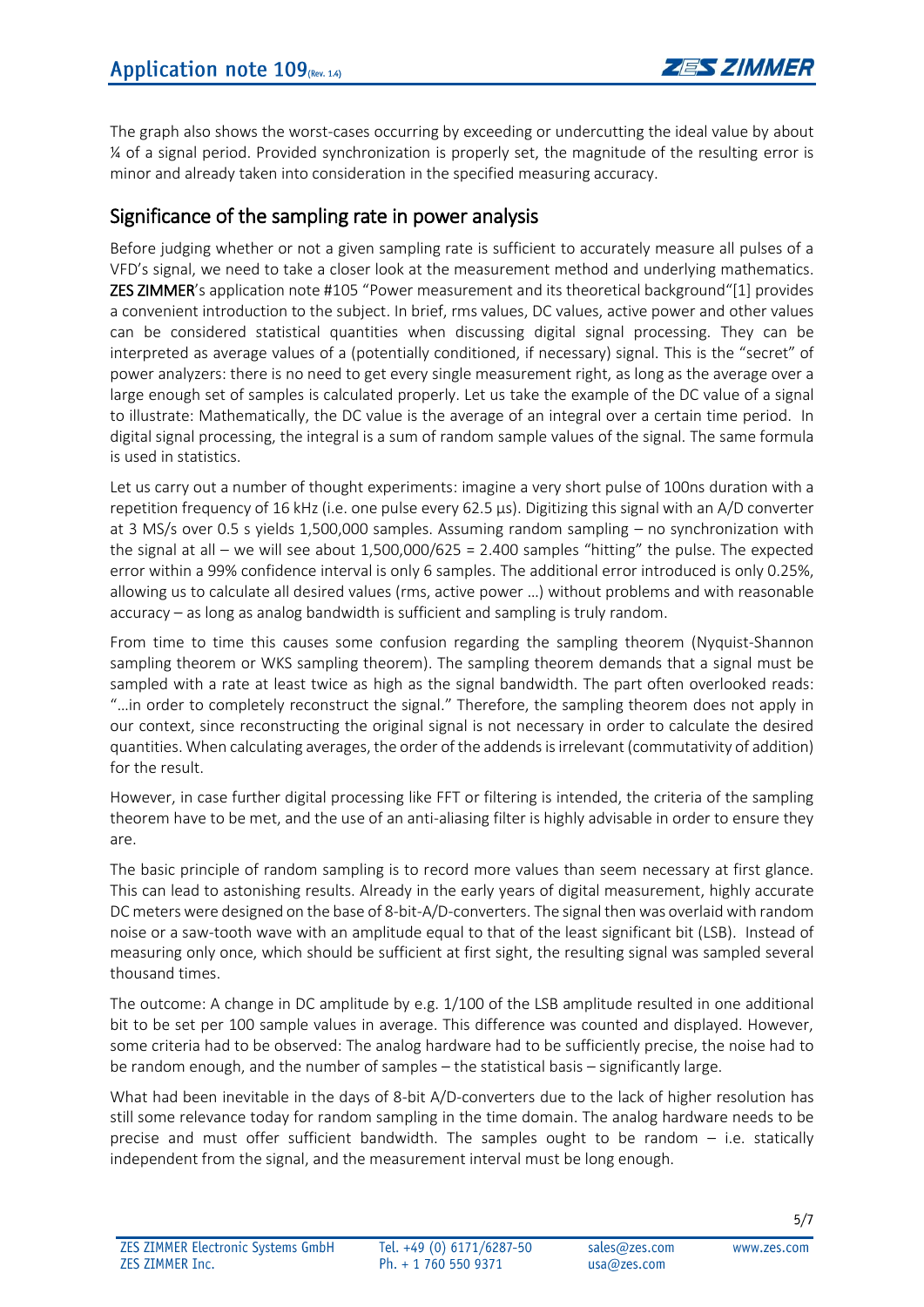Although we learned that statistics permit to measure short pulses even with a low sampling rate, as long as measuring time is sufficiently long, the laws of physics cannot be ignored: An A/D converter operating at 10 kS/s will hardly have the required analog bandwidth to sample a pulse with a duration of 1 µs, nor will its sample & hold circuitry be fast and accurate enough. It is therefore always beneficial to use converters with a high sampling rate. Sampling will be faster and thus produce more results in a given time frame.

Another aspect is related to the measurement time: as mentioned above, measured values have a strongly statistical character, and as with all statistics, number of samples is pivotal for the quality of the results. The higher sampling rate and - time, the higher the number of samples taken during a measuring interval. Hence, a higher sampling rate may yield useful and accurate results within a relatively shorter period of time, or measure the DUT more accurately.

To conclude: when measuring high-frequency PWM signals, it cannot be guaranteed each and every pulse will be captured correctly – but for power measurements this is also not necessary. The power analyzer will calculate the statistical average over the cycle time (which cannot be chosen arbitrarily small) with great accuracy due to the high number of samples used for calculation.

# **References:**

- [1] Thomas Jäckle; Leistungsmessung und deren theoretischer Hintergrund (#105) http://www.zes.com/download/applikationsberichte/zes\_applicat\_105\_leistungsmessu ng\_d.pdf
- [2] João Afonso, Carlos Couto, Júlio Martins; "p-q Theory Power Components Calculations"; ISIE'2003 - IEEE International Symposium on Industrial Electronics; http://repositorium.sdum.uminho.pt/bitstream/1822/1864/1/ISIE-03\_JLA.pdf